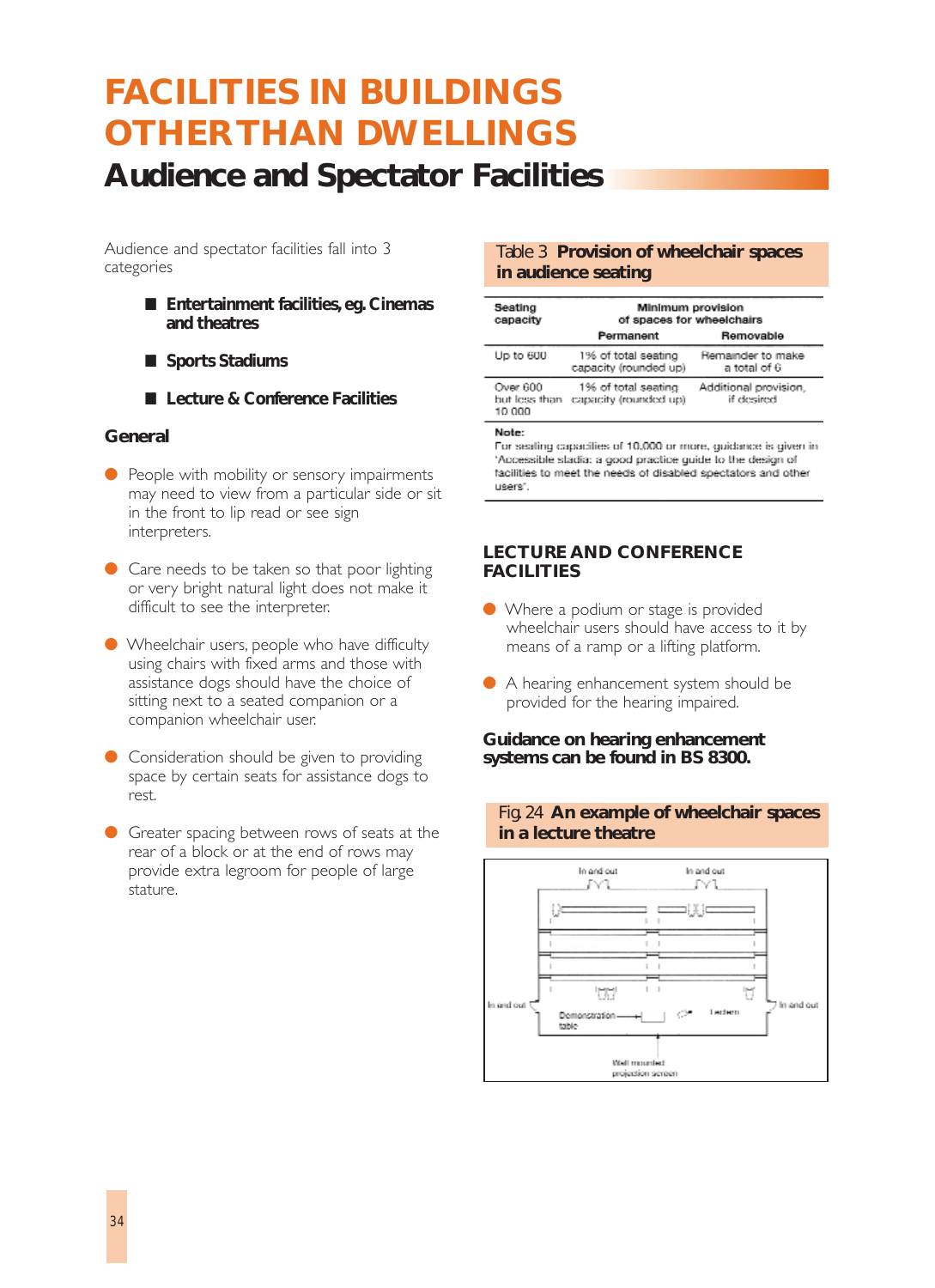# **Audience and Spectator Facilities FACILITIES IN BUILDINGS OTHER THAN DWELLINGS**

### Fig. 25 **Possible location of wheelchair spaces in front of a rear aisle**



#### Fig. 26 **An example of wheelchair space provision in a cinema or theatre**

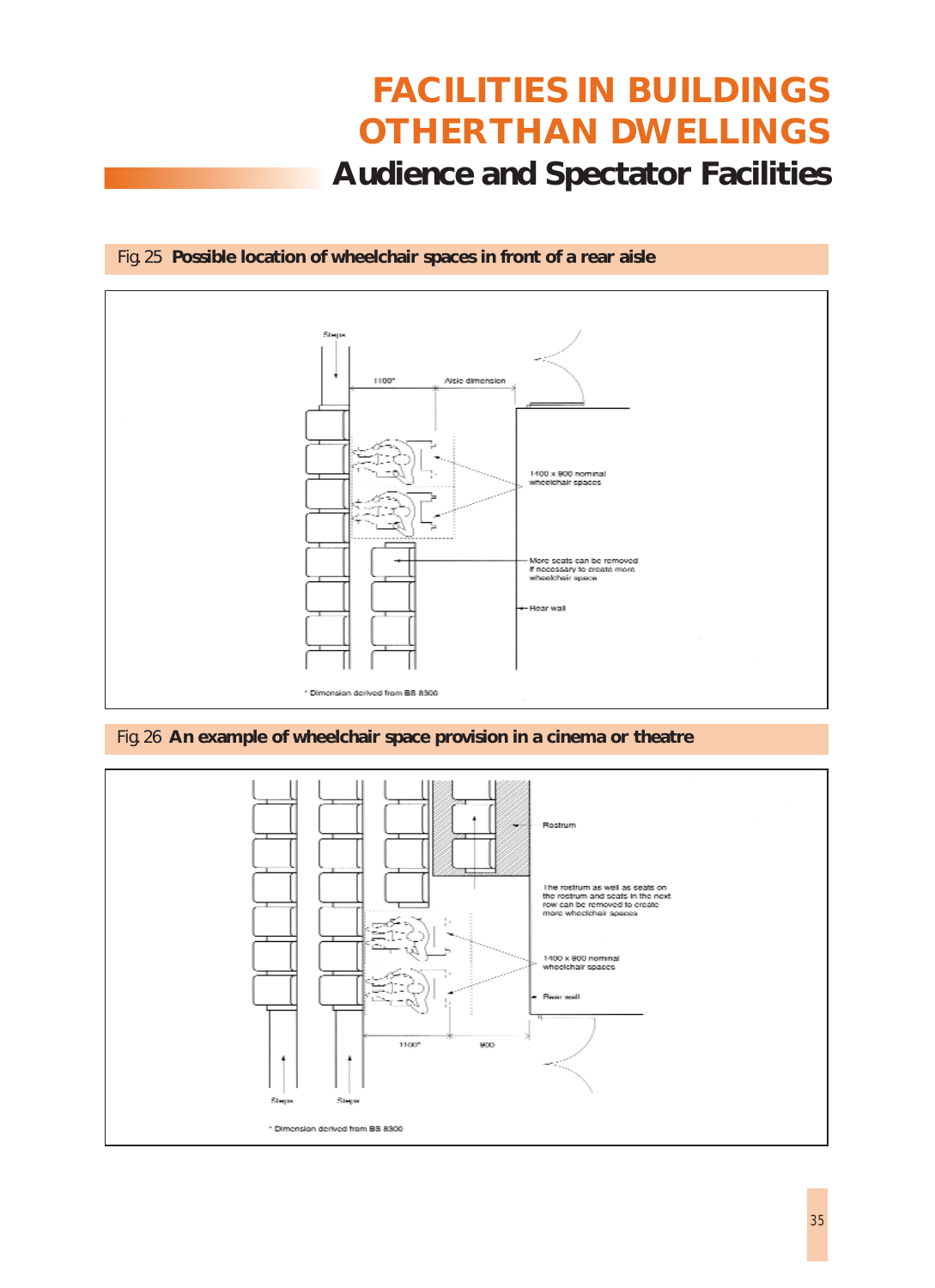### **Refreshment Facilities**

**All bars/restaurants should be designed so all potential customers have full and independent access.**

**All public areas including toilets, public telephones and external terraces should be fully accessible, as should self-service and payment points.**

- In many restaurants changes of level are used to differentiate between different functions or to create atmosphere.
- Changes of level are only allowed if they are fully accessible by a ramp or lifting platform.
- Part of the bar should be accessible to wheelchair users and be no higher than 850mm from the floor level.
- Worktops in shared refreshment facilities, for example tea making areas at work, should be accessible no higher than 850mm from the floor, with a clear space beneath at least 700mm above the floor.

### Fig. 27 **An example of a shared refreshment facility**

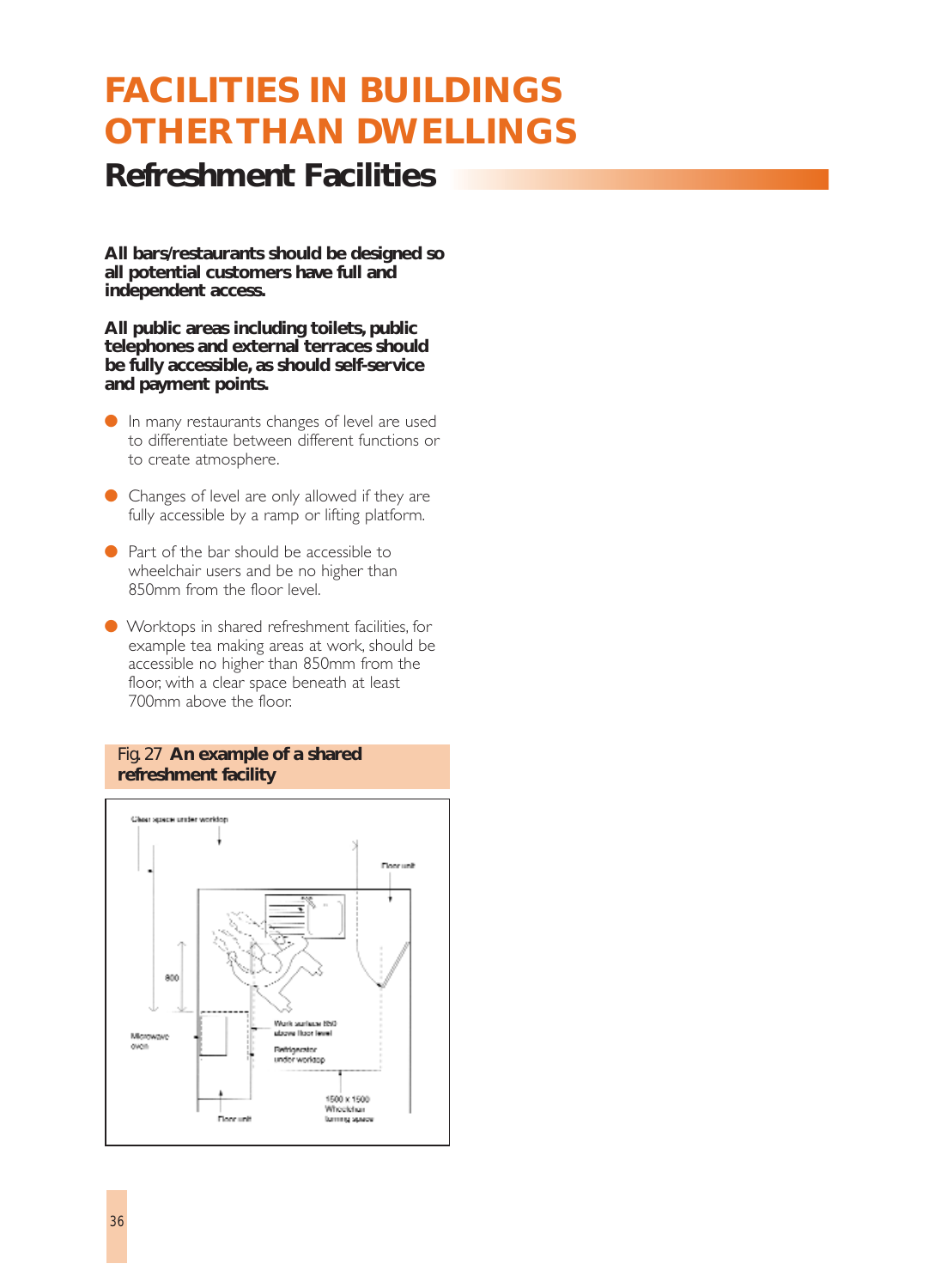## **Sleeping Accommodation**

**Sleeping accommodation where provided for a significant number of people such as hotels, motels and student accommodation, should be convenient for everyone.**

● In student accommodation it is beneficial to provide a wheelchair accessible toilet for visitors.

#### **This guidance should be followed for all bedrooms;**

- Effective clear width of the door from the access corridor should comply with table 2 (page 23).
- Swing doors on wardrobes etc should open through 180 degrees.
- Handles on hinged and sliding doors should be easy to grip and operate and contrast visually from the door.
- All bedrooms should have a visual fire alarm signal in addition to the requirements of Approved Document B.
- Room numbers should be indicated in embossed characters.

#### **WHEELCHAIR ACCESSIBLE BEDROOMS**

- At least 1 in 20 bedrooms should be wheelchair accessible.
- $\bullet$  The wheelchair accessible bedrooms should be located to provide a choice of location and be on accessible routes to all the facilities.

#### Fig. 28 **One example of a wheelchair-accessible hotel bedroom with en suite sanitary facilities**

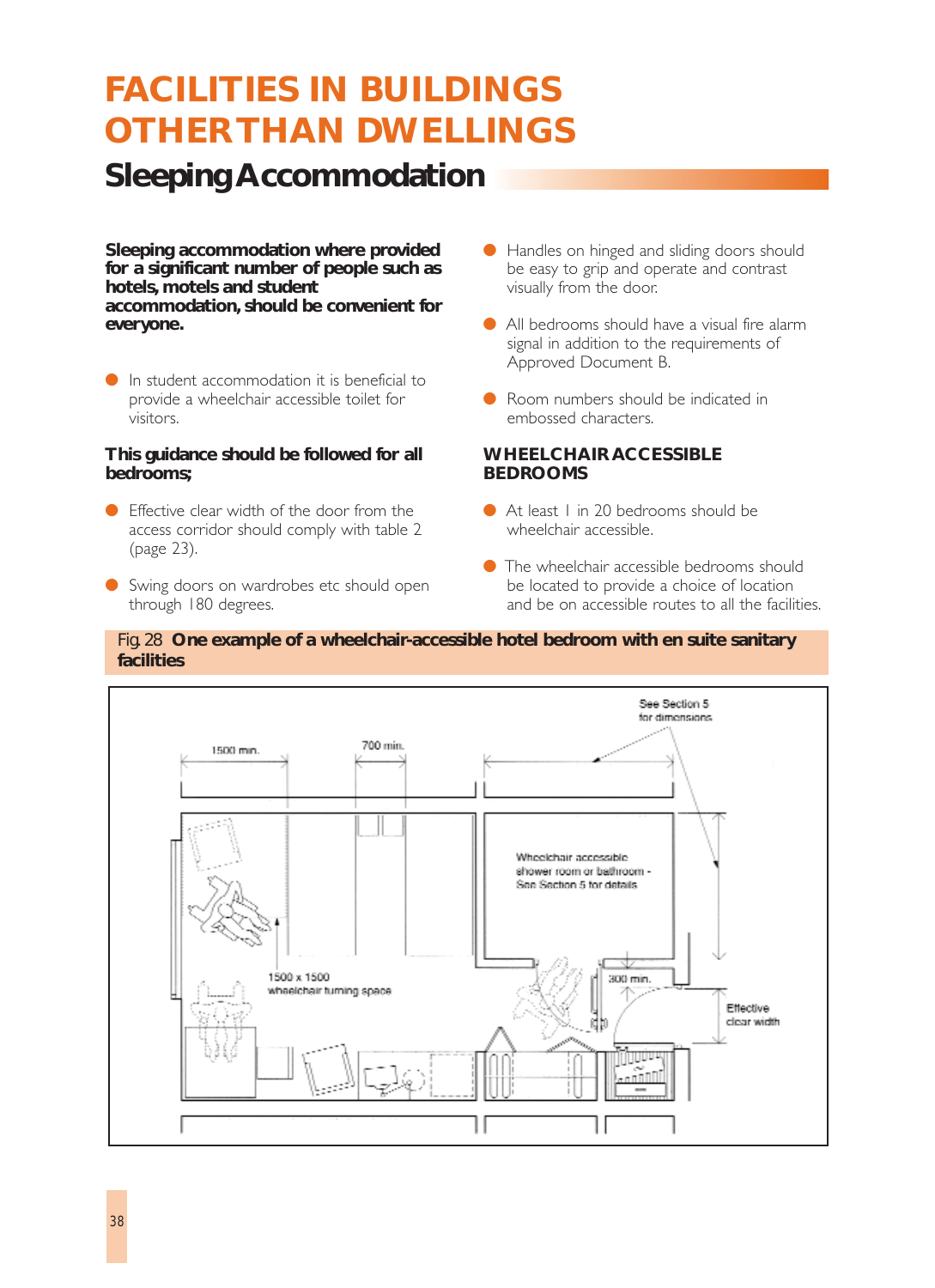## **Sleeping Accommodation FACILITIES IN BUILDINGS OTHER THAN DWELLINGS**

- They should be of the same standard as all other bedrooms.
- The entrance door to the bedroom and to the en suite facility should comply with table 2 (page 23) and have a maximum opening pressure of 20N.
- En-suite facilities should comply with the provisions for wheelchair accessible bath and shower facilities.
- The size of the room should allow a wheelchair user to manoeuvre at the side of the bed and transfer independently.
- An emergency assistance alarm and reset button should be located in the bedroom and be activated by a pull-cord that can be operated from the bed or the floor.
- Openable windows and window controls should be located between 800mm and 1000mm above the floor and be easy to operate without the need to use both hands simultaneously.
- On the outside of the room the call signal should be easily seen and heard and linked to a central control point.

### **Switches, Outlets and Controls**

- Wall mounted socket outlets, telephone points and television sockets should be located between 400mm and a 1000mm above the floor with a preference for the lower end of the range.
- Switches for permanently wired appliances should be located between 400 and 1200mm above the floor.
- All switches and controls that require precise hand movements should be located between 750mm and 1200mm above the floor.
- Controls that need close vision should be located between 1200mm and 1400mm from the floor, so readings can be taken from a seated or standing position.
- Sockets should be at least 350mm from any room corners.
- Light switches for use by the general public should be large push pads and align horizontally with the door handles within the range between 900mm to 1100mm from the floor. Where this cannot be achieved pull cords should be provided in the same height range.
- The front plates of sockets should contrast visually from the background and have a clear indication that they are ON.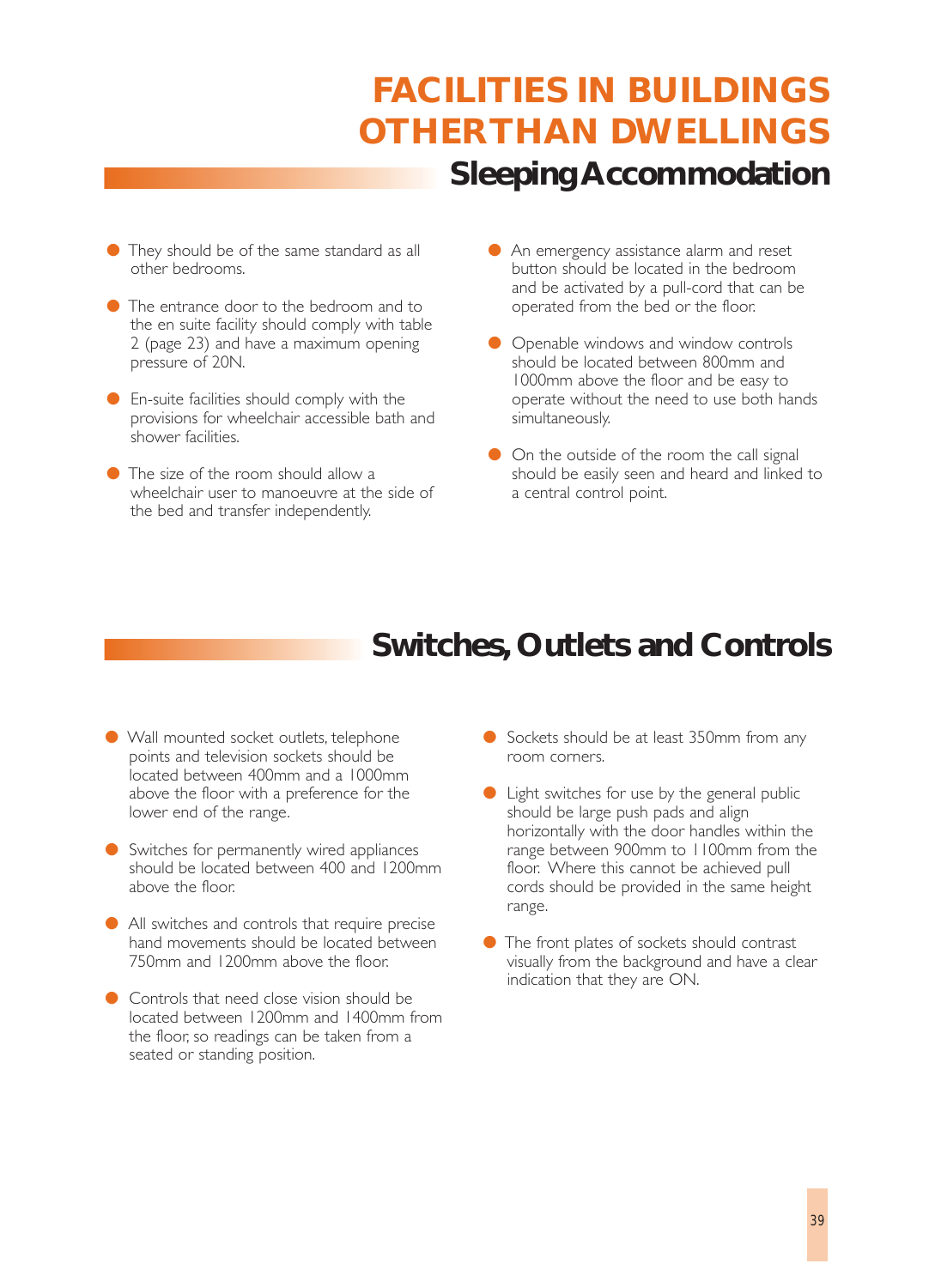## **Aids to Communication**

**Detailed guidance on surface finishes, visual, audible and tactile signs as well as the characteristics and appropriate choice of hearing enhancement systems is given in BS 8300.**

- Provision for a hearing enhancement system should be installed in rooms and spaces designed for meetings, lectures, classes, spectator sport or films and at service or reception counters, particularly in noisy areas or where they are behind glass screens.
- All facilities should be indicated with the appropriate symbol and signage.



*Fig. 29*



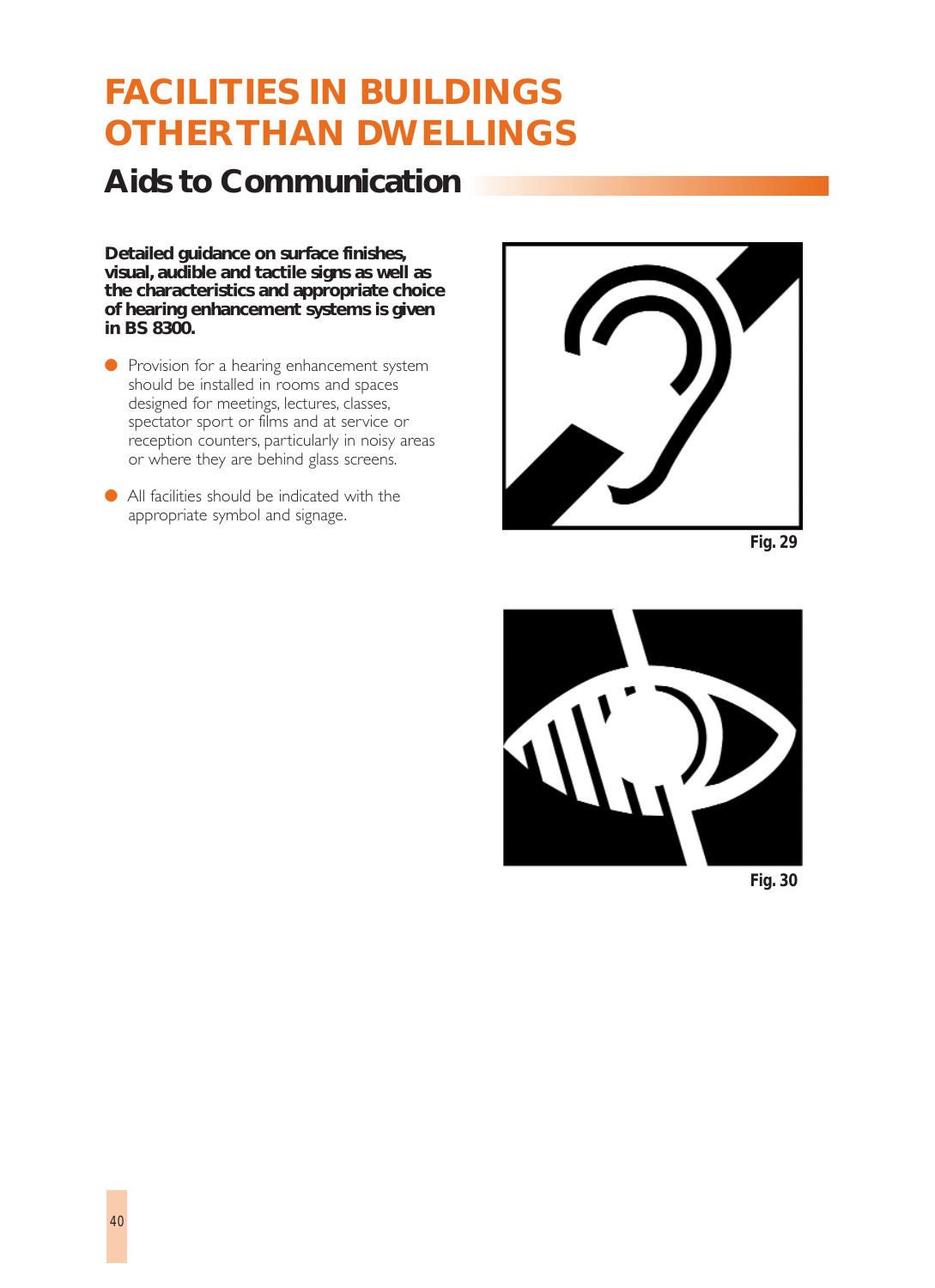# **Sanitary Conveniences FACILITIES IN BUILDINGS OTHER THAN DWELLINGS**

### **UNISEX WHEELCHAIR ACCESSIBLE TOILETS**

- Suitable sanitary accommodation should be provided for all building users.This will involve combinations of general provision, accommodation for ambulant disabled people and others who need more space, and wheelchair users.
- A unisex toilet should be provided as close as possible to the entrance or waiting area of a building and be provided and located in a similar position on each floor of a multi-storey building.There should be right and left handed transfer on alternate floors.
- If two unisex facilities are provided side by side, left and right hand transfer should be accommodated.

● Where there is space only for one toilet in a building, it must be a unisex wheelchair accessible toilet and thus accessible for all users.

This can be achieved by increasing the width from 1500mm to 2000mm thus creating sufficient space to accommodate an additional washbasin at 780 – 800mm standing height. A wheelchair user should not have to travel more than 40 metres on the same floor or more than 40 metres combined horizontal travel if the toilet is on another floor of the building and is accessible by passenger lift. In a building with a lifting platform vertical travel to the toilet shoulld be limited to one storey

● Doors should be outward opening with a horizontal closing bar on the inside face.

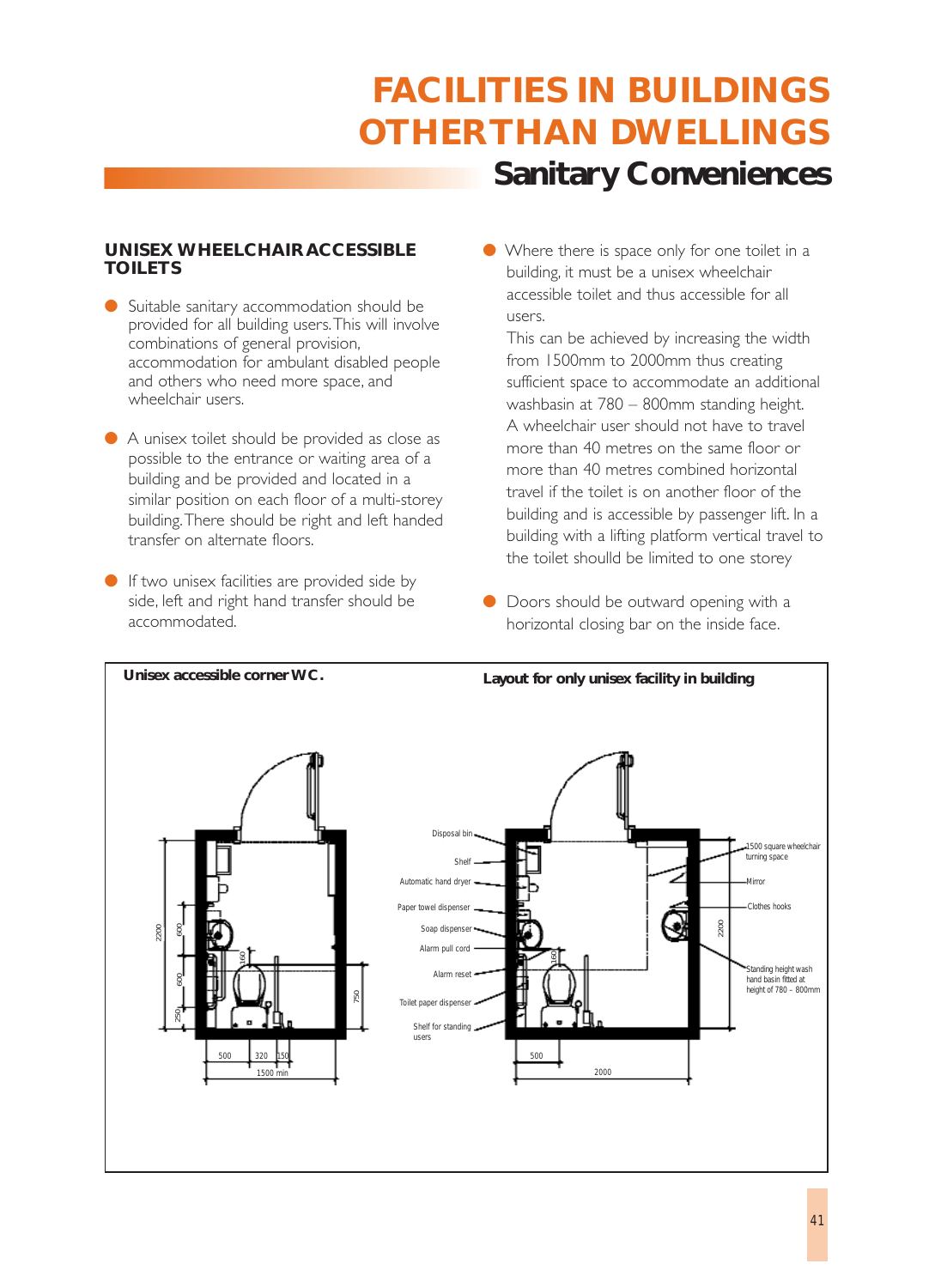### **Sanitary Conveniences**

Fig. 32 **Heights and arrangement of fittings in a unisex wheelchair-accessible toilet** (looking towards wall A in Fig. 31)



#### Fig. 33 **Heights of various fittings in toilet accommodation**

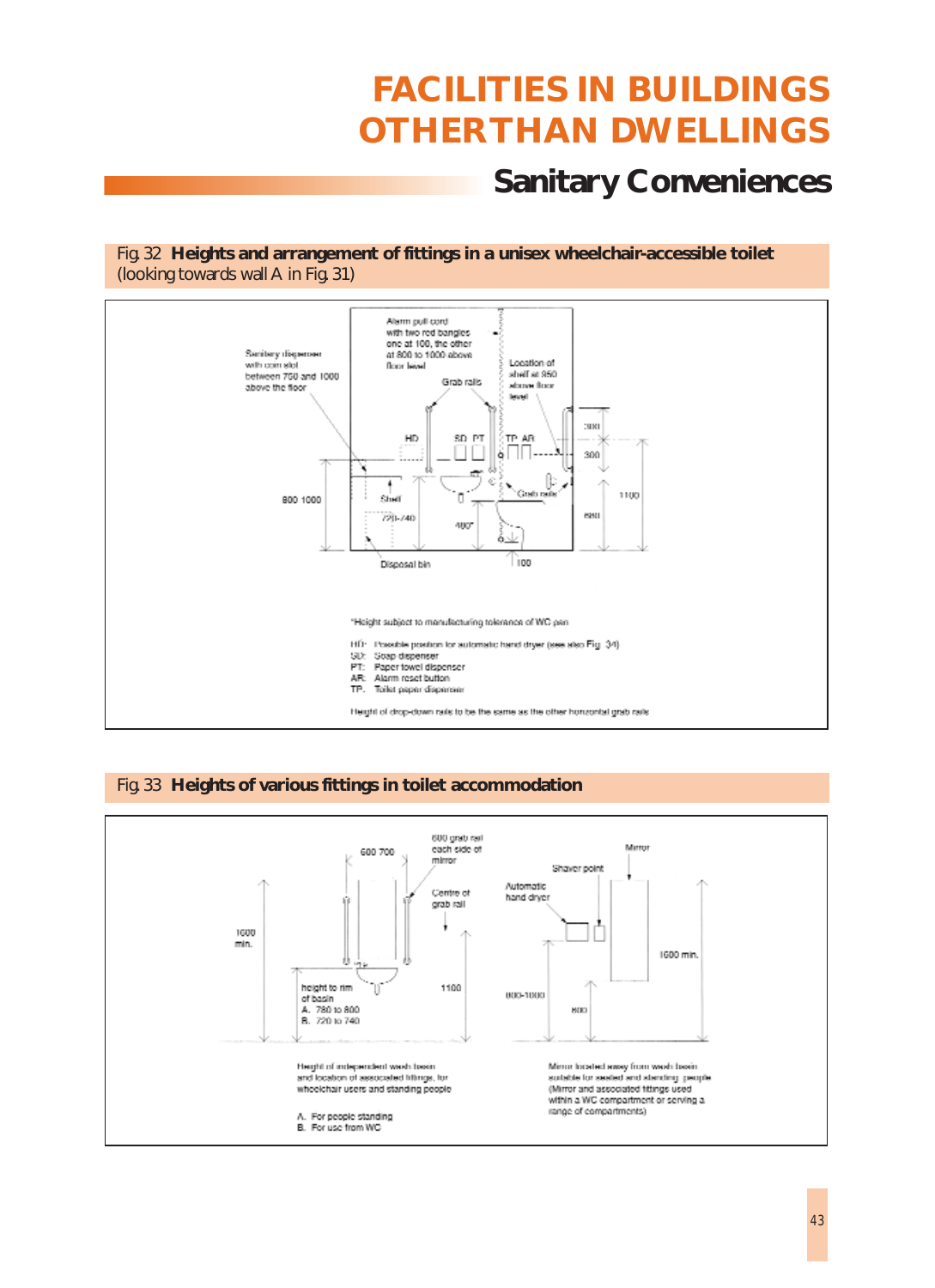### **Sanitary Conveniences**

### **GENERAL ADVICE**

- At least one cubicle in same sex toilets should be designed for the ambulant disabled persons, as shown in Fig. 34.
- Where there are four or more cubicles in a same sex toilet one of these should be enlarged for use by people who need extra space, like parents with young children or people with shopping or luggage. Minimum width of these toilets should be 1200mm.
- Baby change units should wherever possible be provided in these units.
- Taps on baths or wash basins should be controlled automatically or can be operated using a closed fist, eg lever action.
- Door handles and other ironmongery should comply with the provisions for internal doors.
- Doors to WC compartments, and wheelchair accessible unisex toilets, changing or shower rooms should be fitted with light action privacy bolts so they can be operated by people with limited dexterity. If required to self-close, they should be openable with a force no greater than 20N.
- Any fire alarm should emit a visual and audible signal.
- **•** Emergency assistance alarms should have:
	- Both visual and audible indicators, to confirm that an emergency call has been received.
	- A signal which is different from the fire alarm.
	- A re-set control reachable from the wheelchair or shower or changing room seat.
	- Lighting controls to conform to the provisions for switches and controls.

#### Fig. 34 **WC cubicle for ambulant disabled people**



- Heat emitters are screened or their surface temperature is kept below 43 degrees centigrade.
- All fittings and grab-rails should contrast visually with the background wall and floor finish and there should be contrast between the walls and floor.
- In larger premises e.g. shopping centres, leisure facilities etc. consideration should be given to the provision of an appropriate Hygiene room.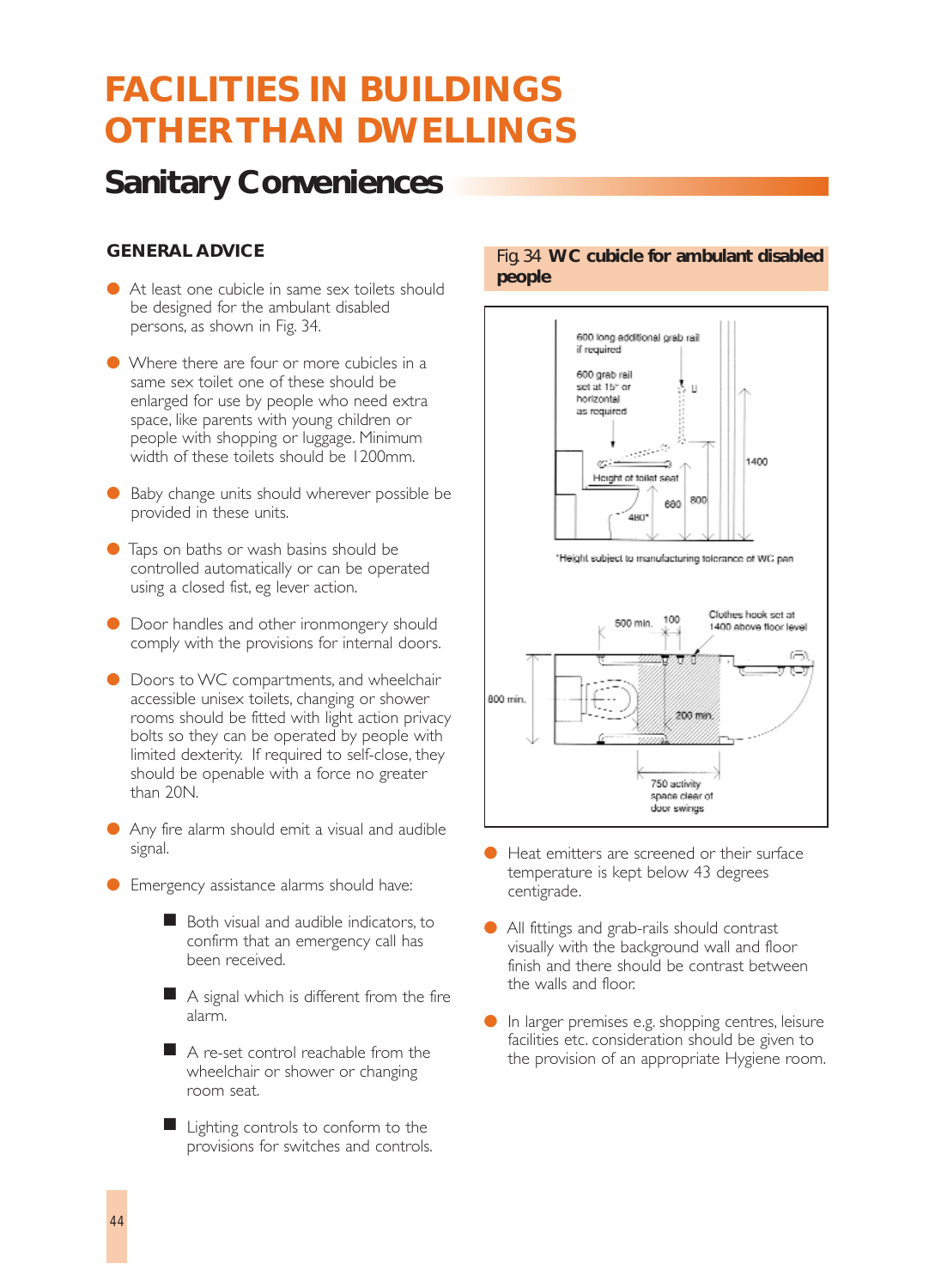### **Sanitary Conveniences**

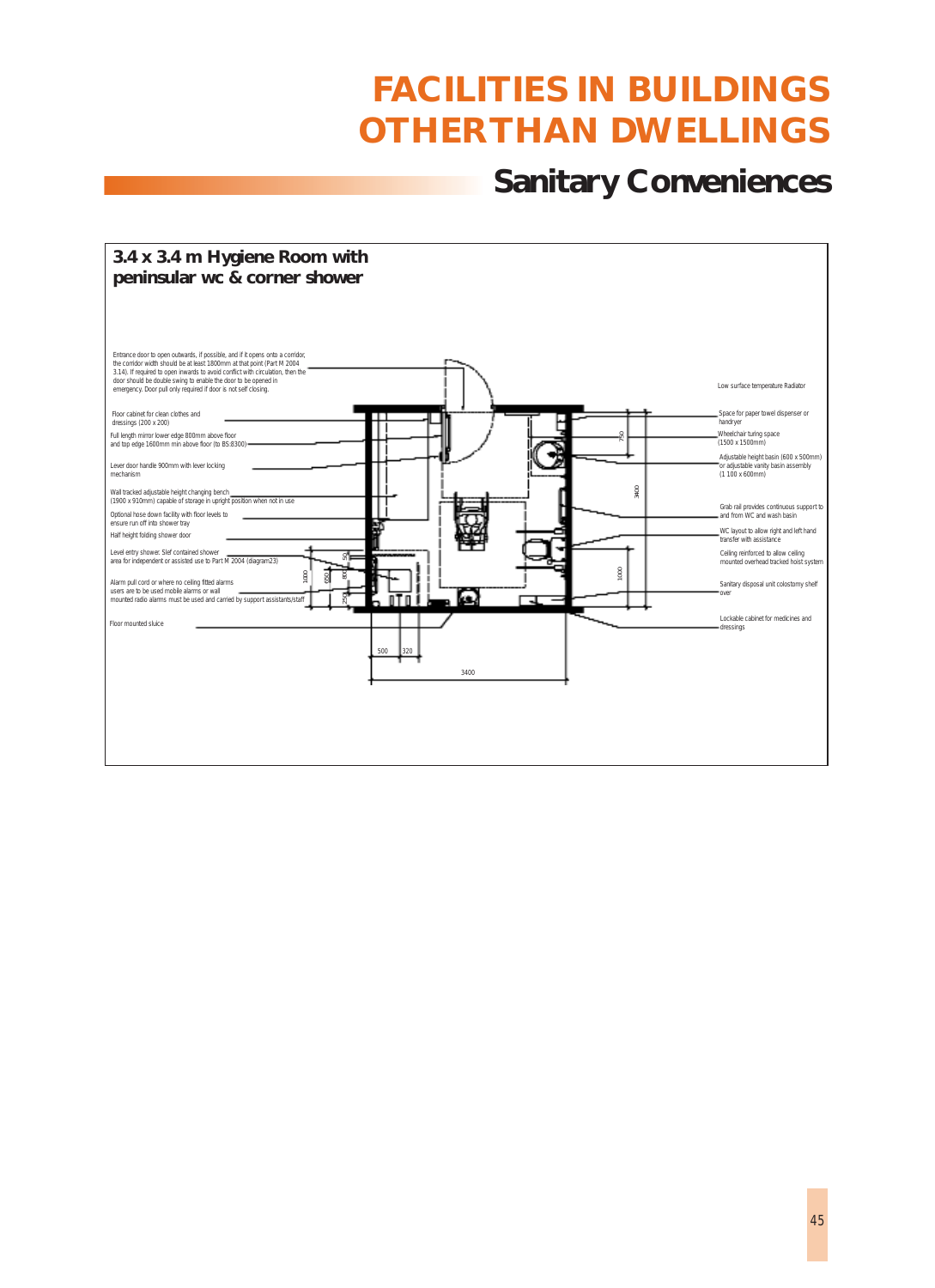# **Wheelchair Accessible Changing and Shower Facilities FACILITIES IN BUILDINGS OTHER THAN DWELLINGS**

- Where more than one unit is provided provision for left or right handed transfer should be made.
- Should provide wall mounted drop down support rails and wall mounted, slip resistant tip up seats (Not spring loaded).

### Fig. 35 **An example of a self-contained changing room for individual use**



- In sports facilities individual self contained shower facilities should be provided in addition to communal separate sex facilities.
- A shower curtain should be provided that covers the seat and rails when in the horizontal position and can be opened and closed from the shower seat.
	- A shelf that can be reached from the seat or wheelchair should be provided for toiletries.
	- An emergency assistance pull cord should be easily identifiable and can be reached from the seat or the floor, the assistance alarm should be as for sanitary accommodation.
	- Facilities for limb storage should be included for the benefit of amputees.
	- When associated with shower facilities the floor should be level and slip resistant when dry or wet.
	- There should be a manoeuvring space of at least 1500mm deep in front of lockers.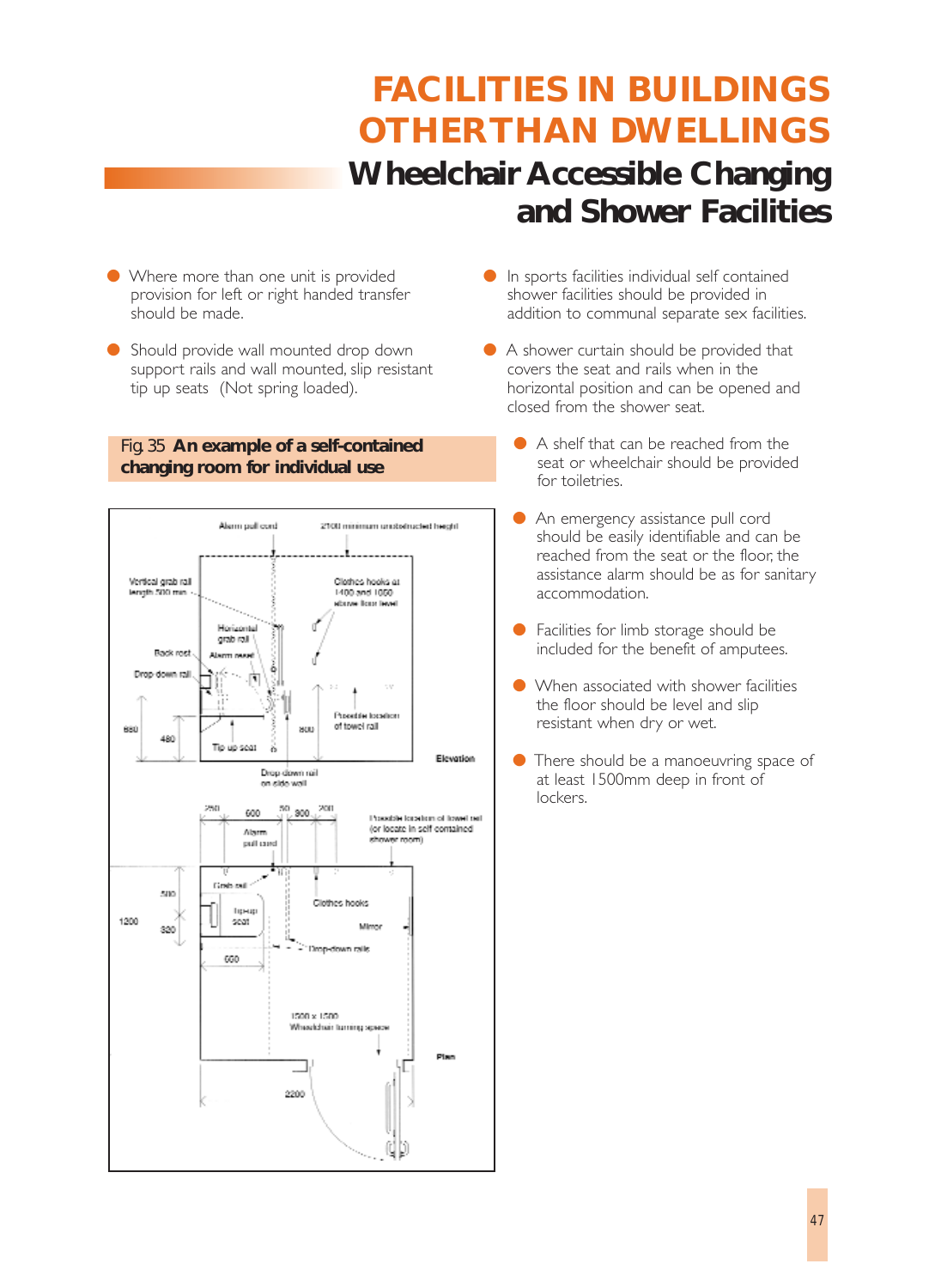## **Wheelchair Accessible Changing and Shower Facilities FACILITIES IN BUILDINGS OTHER THAN DWELLINGS**

- Where showers are provided in commercial developments for the benefit of staff, at least one wheelchair accessible shower compartment should be provided.
- Shower controls in communal showers should be positioned between 750mm and 1000mm above the floor.

#### Fig. 36 **An example of a self-contained shower room for individual use**

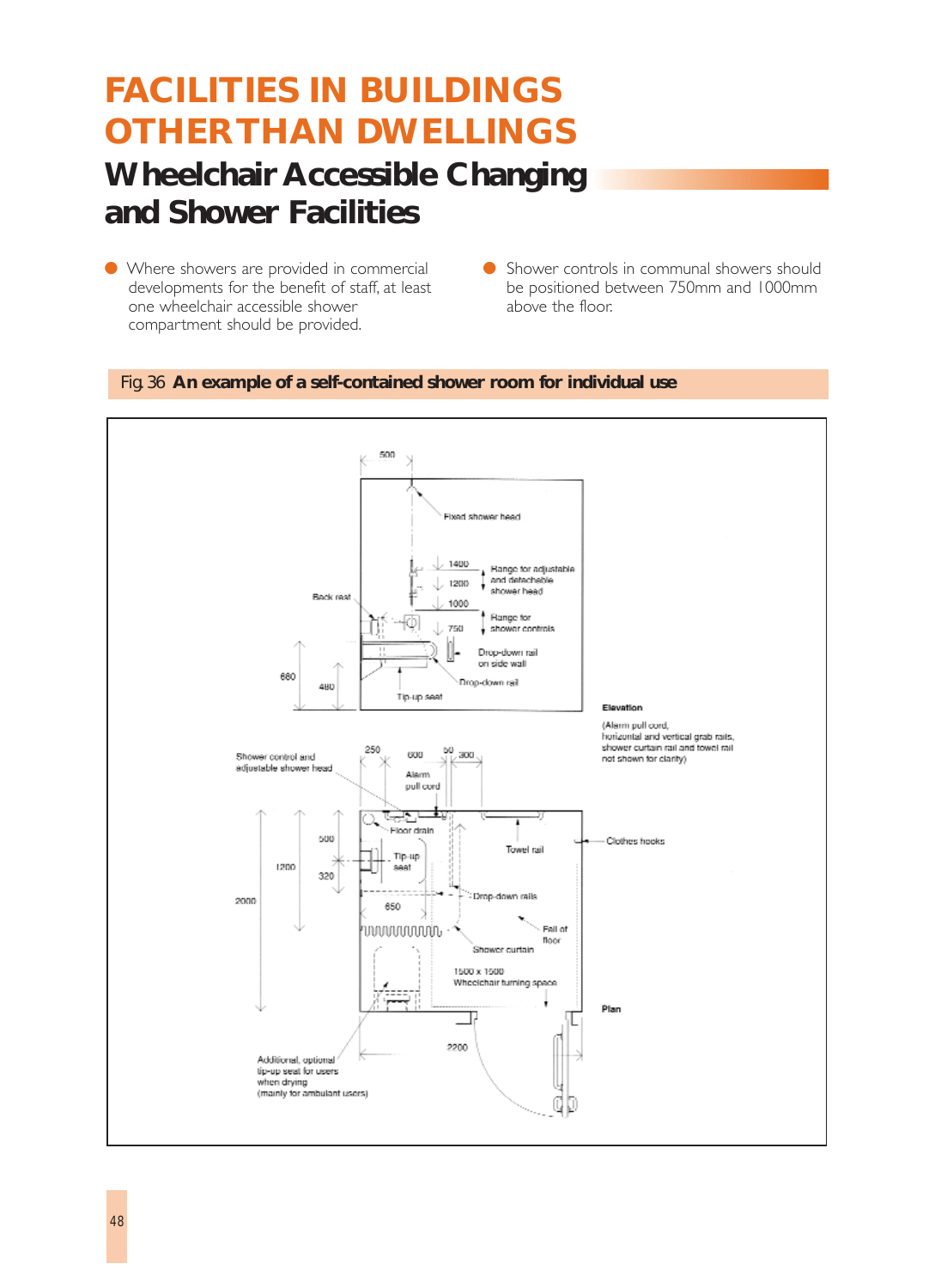## **Wheelchair Accessible Bathrooms FACILITIES IN BUILDINGS OTHER THAN DWELLINGS**

**This guidance covers wheelchair accessible bathing facilities in hotels, motels, student accommodation and relatives' accommodation in hospitals.**

- A choice of left or right handed transfer should be provided where more than one accessible bathroom is provided.
- The bath should be provided with a transfer seat 400mm deep and equal to the width of a bath.

### Fig. 37 **An example of a bathroom incorporating a corner WC**

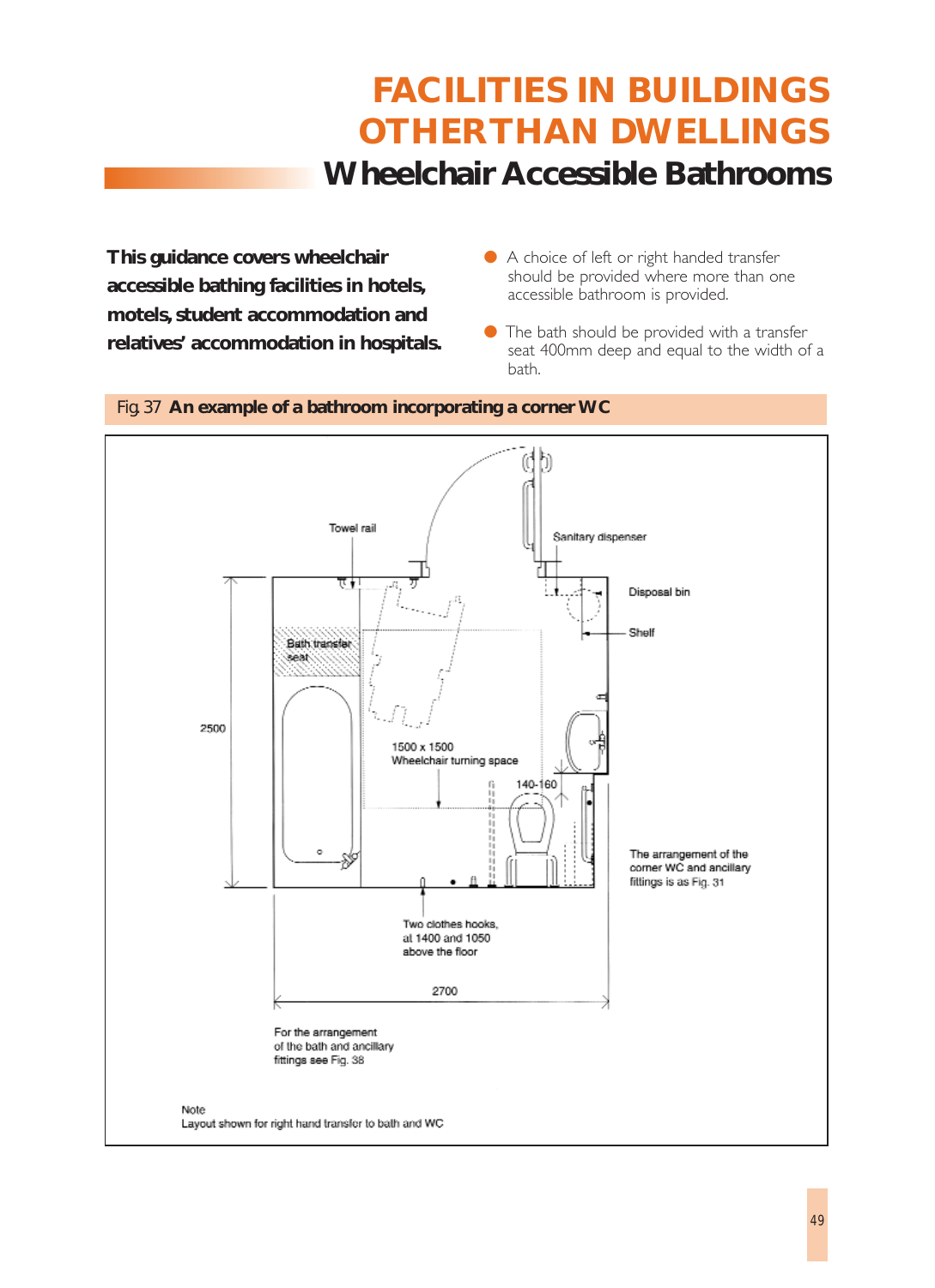### **Wheelchair Accessible Bathrooms**

- Doors should open outwards and be fitted with a horizontal closing bar fixed to the inside face.
- The room should be fitted with a pull cord and assistance alarm.

### Fig. 38 **Grab rails and fittings associated with a bath**

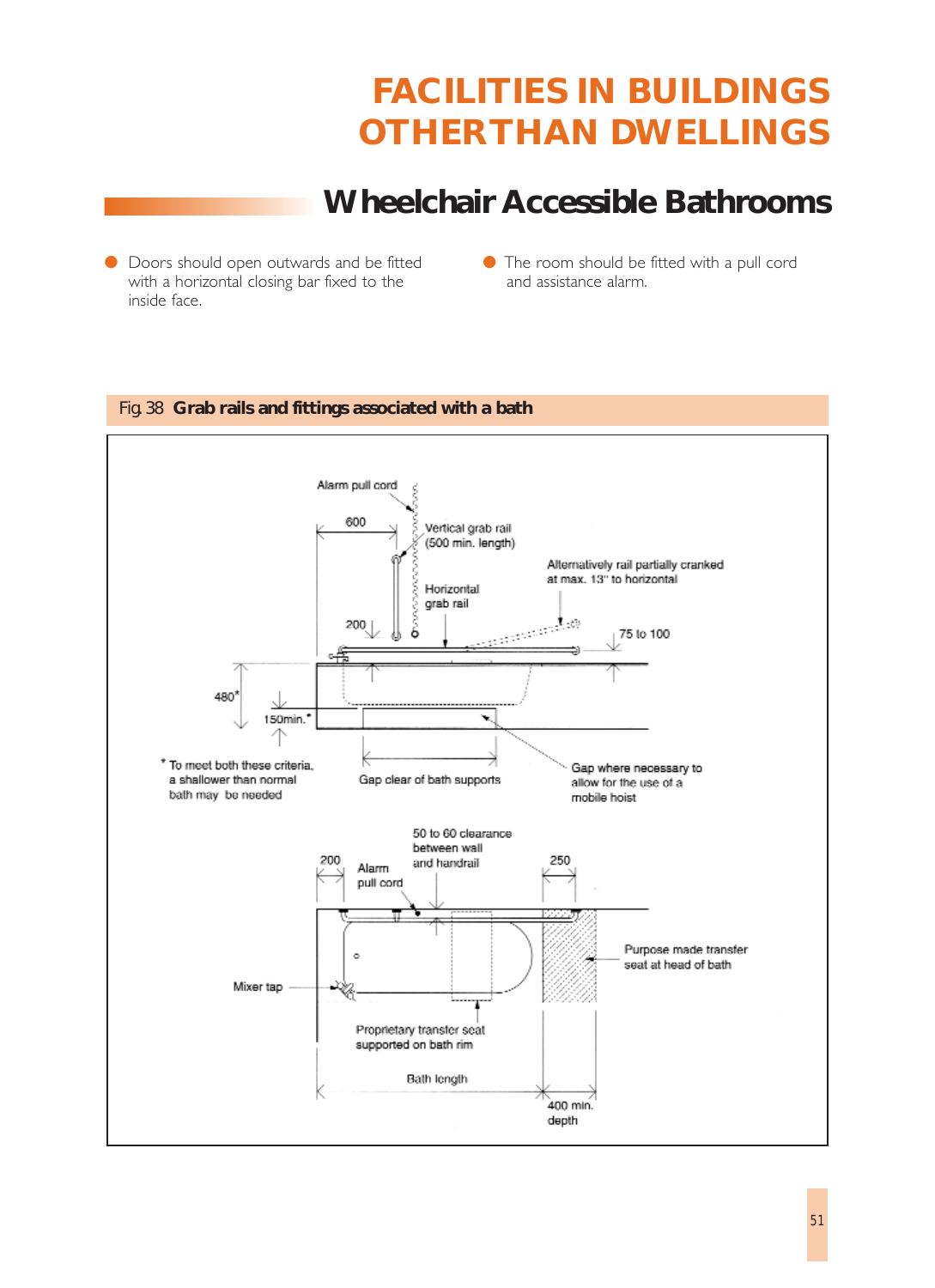# **DWELLINGS**

## **Accessibility**

On 25th October 1999, Part M of the Building Regulations was amended to improve accessibility for visitors to all new dwellings. It is not intended to create lifetime homes. Reasonable access is required into the dwelling within the boundaries of the plot. Generally, a level or ramped approach is required to the principal entrance, with a gradient not exceeding 1:20 and not less than 900mm wide.

If site topography prevents this, and the plot gradient exceeds 1:20, a ramp may be required. This requires a firm and even surface, a minimum width of 900mm, 1.2m top, bottom and intermediate landings, and a gradient no steeper than 1:12, broken into 5m lengths.

If the plot gradient exceeds 1:15, a stepped approach will be acceptable, providing the steps are designed to meet the needs of an ambulant disabled person (see below).



- The approach cannot be made of loose laid materials such as gravel or shingle.
- The presence of a driveway might provide a better opportunity for creating a level or ramped approach, either from the pavement or footpath or from a car parking space.
- $\bullet$  The width of the approach, excluding the space for parked vehicles (approximately 2.1 metres) should not be less than 900mm.
- Access to the dwelling or block of flats must be via an accessible threshold.This should be designed to take into account the requirements of other parts of the Building Regulations including resistance to weather and ground moisture.

#### *Timber sill and external concrete slab paving*



#### *Concrete sill and internal transition unit*

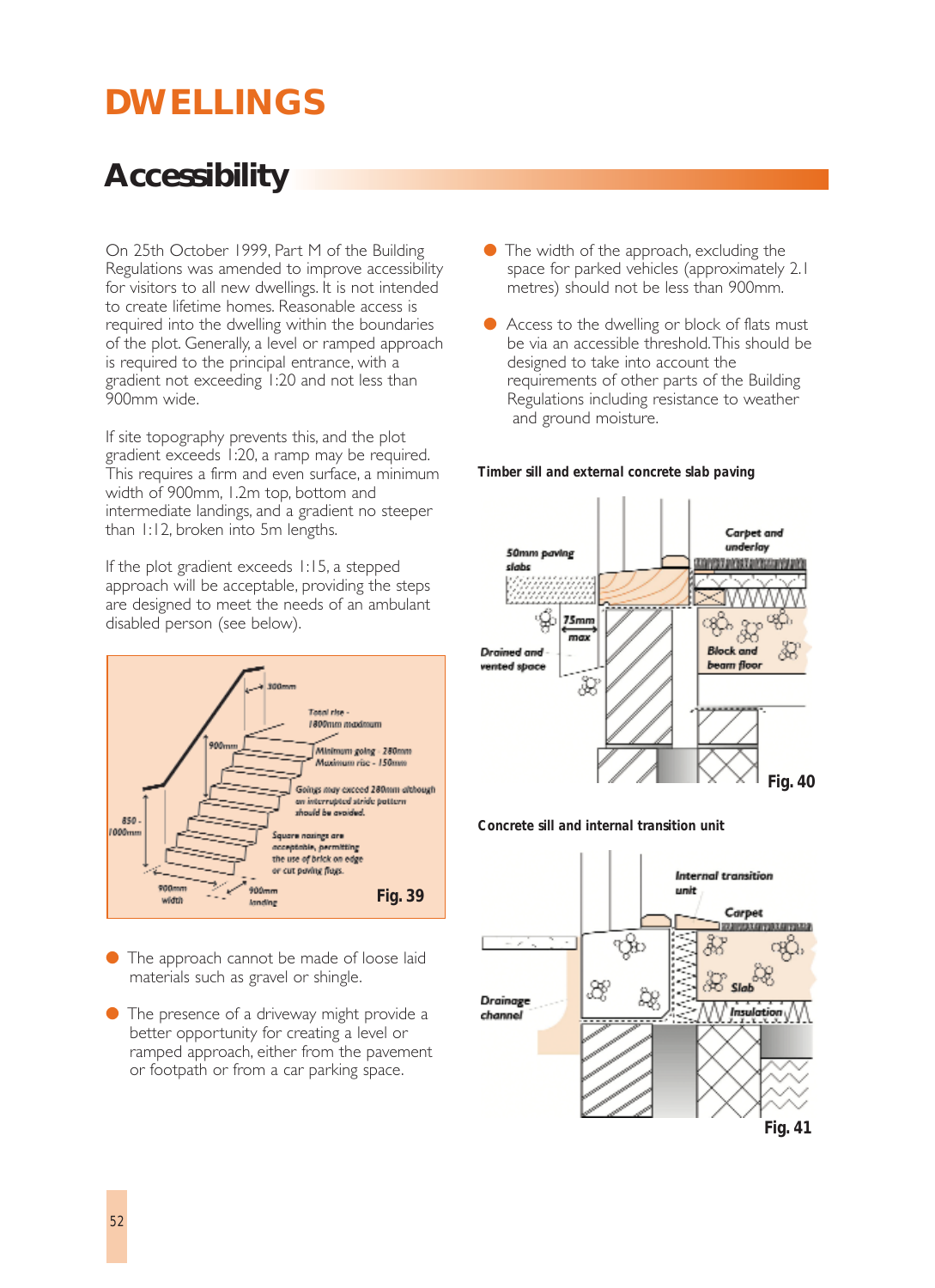# **DWELLINGS**

### **Circulation**

The DETR published a design guide for accessible thresholds in new housing, which is available from The Stationery Office (ISBN 011 702333 7).This document provides design solutions for suitable thresholds in many situations which minimise the risk of moisture ingress. Guidance is provided on suitable sill and threshold profiles, provision of drainage channels, treatment of internal floor finishes and external hard landscaping.

#### *Table 4 – Minimum widths of corridors and passageways for a range of doorway widths*

| Door clear<br>opening width<br>(mm) | Corridor / passageway width<br>(mm) |  |
|-------------------------------------|-------------------------------------|--|
| 750 or wider                        | (when approach is head-on)<br>900   |  |
| 750                                 | 1200 (when approach not head-on)    |  |
| 775                                 | (when approach not head-on)<br>1050 |  |
| 800                                 | (when approach not head-on)<br>900  |  |

- Circulation within the entrance storey of the building must be possible for wheelchair users, providing access via doorways, corridors and passageways to the kitchen, habitable rooms and a room containing a w.c.
- An obstruction free zone of 900mm wide must be maintained outside the w.c. and opposite door openings in general.This zone should extend 200mm both sides of the projected edges of the clear opening.
- On steeply sloping sites a change in level within the entrance storey may be unavoidable. A 900mm wide staircase complying with Park K with handrails on each side if there are three or more risers would suffice.
- Switches and sockets on all levels within the dwelling should be located within an accessible zone.This is to assist people who's reach is limited to use the dwelling more easily.

If a building contains flats, provision must be made for disabled people to visit occupants on any storey.This may be via the installation of a suitably dimensioned and designed lift or via common stairways designed for use by ambulant disabled and visually impaired people. See Section Vertical Circulation within the Building.

#### *Internal doors, passages and corridors*



#### *Location of switches, sockets, etc for accessibility*